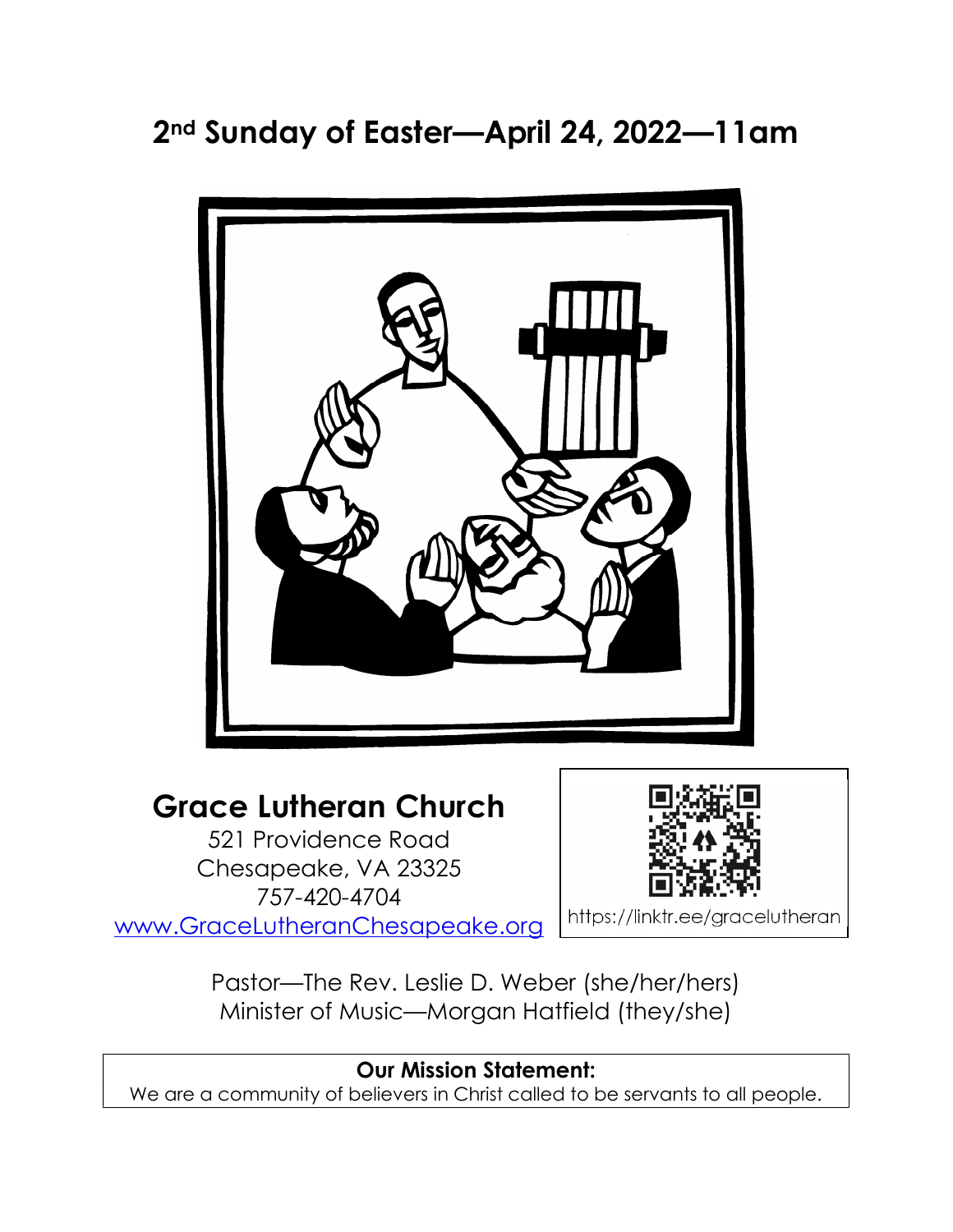| Page numbers (p.) are in front half of the hymnal.<br>Hymn numbers (#) are in back half of the hymnal. |                                                          |
|--------------------------------------------------------------------------------------------------------|----------------------------------------------------------|
| Everyone is invited to join in <b>bolded responses.</b>                                                |                                                          |
| + Please stand as you are able.                                                                        |                                                          |
|                                                                                                        |                                                          |
| + Gathering +                                                                                          |                                                          |
| The Holy Spirit calls us together as the people of God.                                                |                                                          |
| Prelude                                                                                                | "Just a Closer Walk With Thee"<br>arr. by Philip Keveren |
| <b>+ Easter Acclamation</b><br>Alleluia, Christ is Risen! Christ is Risen Indeed! Alleluia!            |                                                          |
| + Gathering Hymn                                                                                       | ELW #363                                                 |
| + Greeting                                                                                             | ELW p.193                                                |
| +Kyrie                                                                                                 | ELW p.193-4                                              |
| +Hymn of Praise                                                                                        | ELW p.195-6                                              |
| + Prayer of the Day                                                                                    | $EL$ p.33                                                |
| $+$ Word $+$                                                                                           |                                                          |

| + Word +                                                    |                             |
|-------------------------------------------------------------|-----------------------------|
| God speaks to us in scripture reading, preaching, and song. |                             |
| <b>First Reading</b>                                        | Acts 5:27-32                |
| Psalm 118:14-29                                             | ELW #118                    |
| <b>Second Reading</b>                                       | Revelation 1:4-8            |
| + Gospel Acclamation                                        | ELW p.198                   |
| + Gospel Reading                                            | John 20:19-31               |
| Young at Heart Message & Sermon                             | The Rev. Dr. Phyllis Milton |
| + Hymn of the Day                                           | ELW #375                    |
| + Nicene Creed                                              | ELW p.104                   |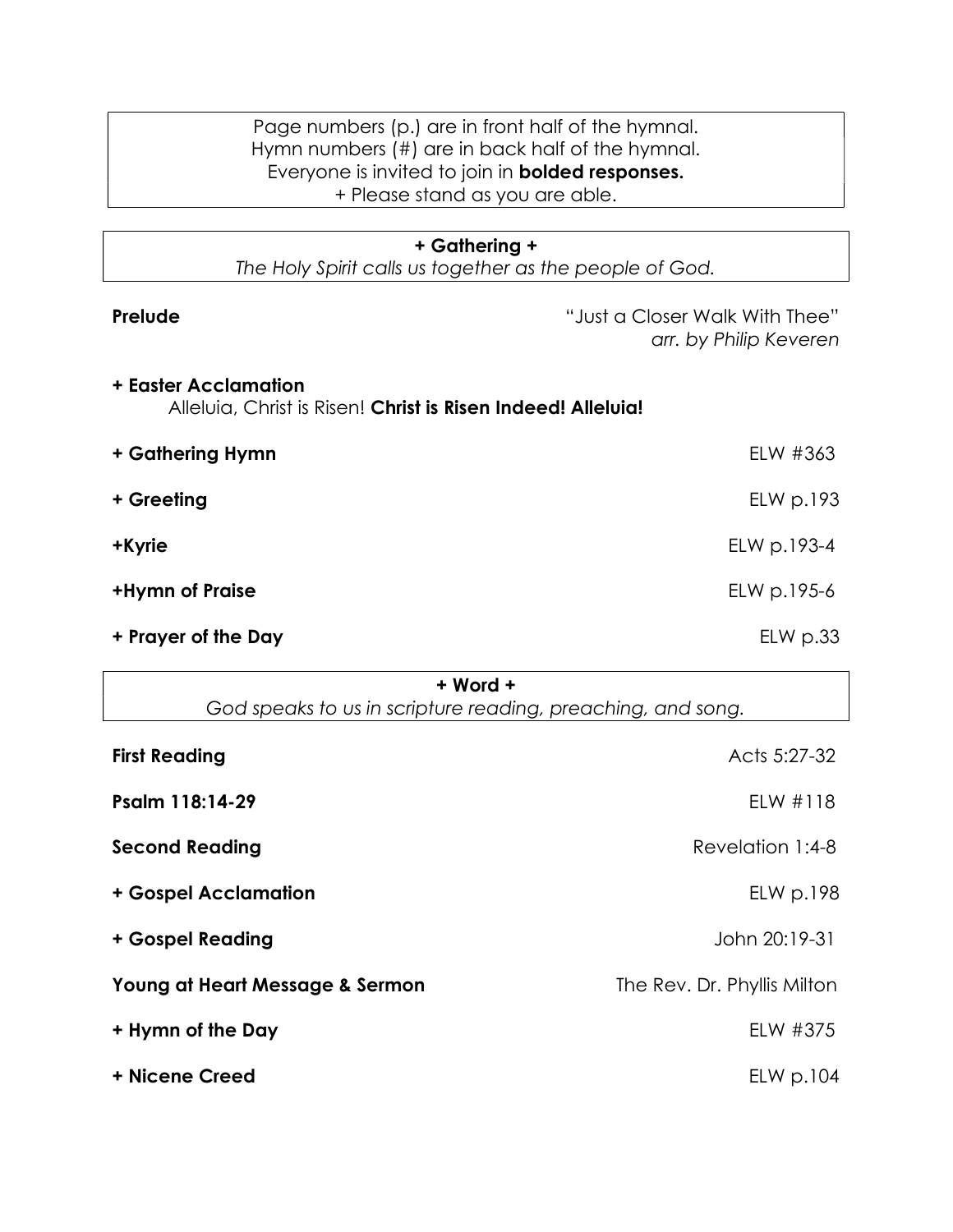+ Prayers of Intercession …Merciful God, receive our prayer.

#### + Peace

#### +Meal+

God feeds us with the presence of Jesus Christ.

# **Offering**

Thank you for supporting the mission of the church as you are able! Electronic donations can be made at https://tithe.ly/give\_new/www/#/tithely/give-onetime/475611. Checks can be also be sent to church: 521 Providence Rd, Chesapeake, VA 23325 + Offering Prayer + Great Thanksgiving entitled to the ELW p.199 + Proper Preface +Sanctus ELW p. 200 +Thanksgiving at the Table + Lord's Prayer (sins) ELW p.201

- + Invitation to Communion
- Agnus Dei **ELW p.201**

# Notes about Communion Distribution at Grace

When we're gathered around the table, there is enough food, drink, blessing, space and time for all to share in Holy Communion! GLC practices Eucharistic hospitality since we trust that God welcomes all who come to the table where Christ is both host and meal. Wine (red) and grape juice (white) are distributed in individual cups. Gluten-free wafers are available upon request. If you prefer to stay in the pew, there are prepackaged kits (wine, juice, and gluten free options) available at the sanctuary doors. If you prefer not to receive the wafer and wine/grape juice, you may kneel or stand at the rail with arms folded across your chest to receive a blessing.